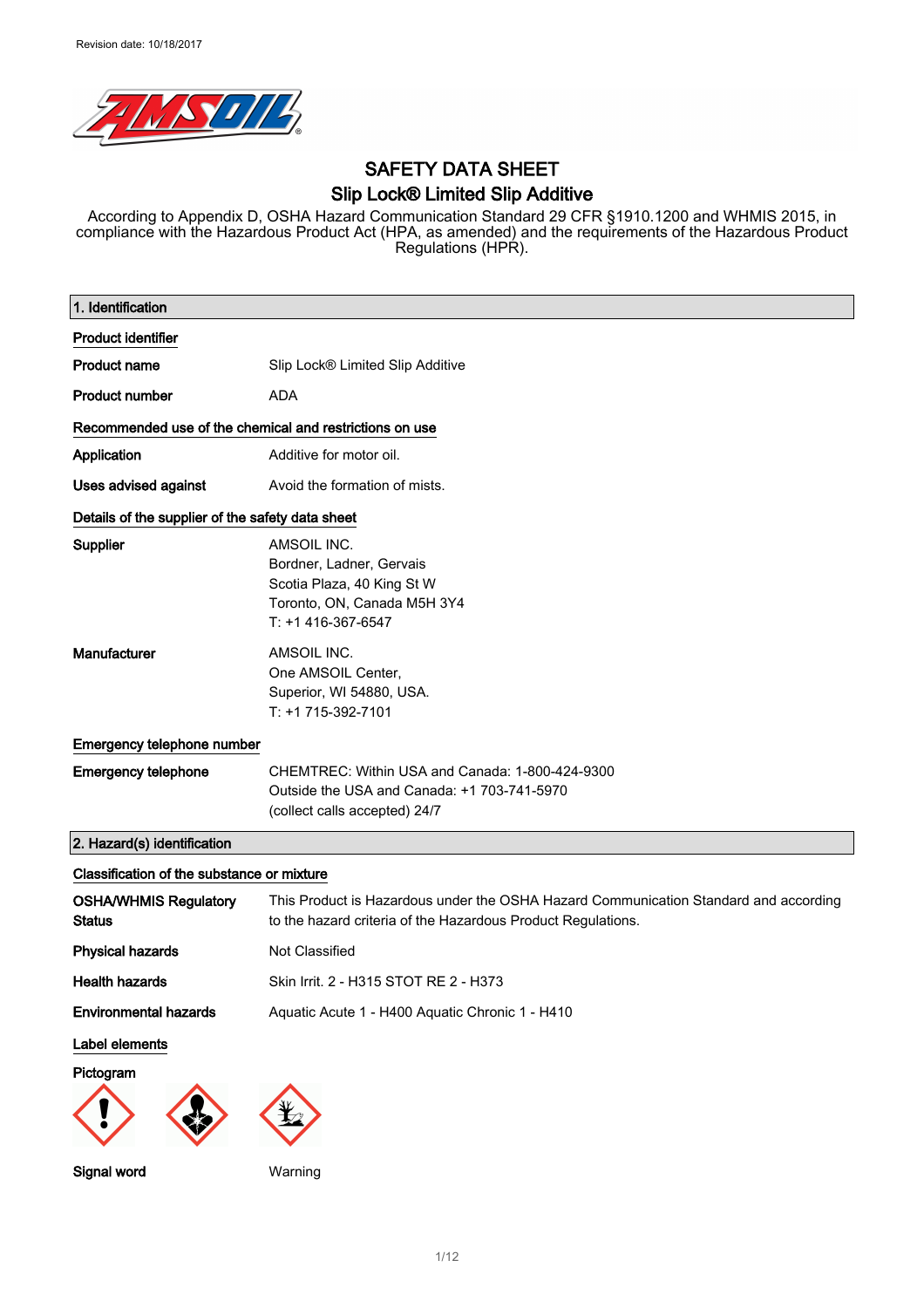| <b>Hazard statements</b>          | H315 Causes skin irritation.<br>H373 May cause damage to organs (Gastro-intestinal tract, Immune system, Liver) through<br>prolonged or repeated exposure.<br>H410 Very toxic to aquatic life with long lasting effects.                                                                                                                                                                                                                                                                                                                                     |
|-----------------------------------|--------------------------------------------------------------------------------------------------------------------------------------------------------------------------------------------------------------------------------------------------------------------------------------------------------------------------------------------------------------------------------------------------------------------------------------------------------------------------------------------------------------------------------------------------------------|
| <b>Precautionary statements</b>   | P <sub>102</sub> Keep out of reach of children.<br>P260 Do not breathe vapor/ spray.<br>P264 Wash contaminated skin thoroughly after handling.<br>P273 Avoid release to the environment.<br>P280 Wear protective gloves, eye and face protection.<br>P302+P352 If on skin: Wash with plenty of water.<br>P332+P313 If skin irritation occurs: Get medical advice/ attention.<br>P362+P364 Take off contaminated clothing and wash it before reuse.<br>P391 Collect spillage.<br>P501 Dispose of contents/ container in accordance with national regulations. |
| Supplemental label<br>information | $AT(d)$ 54% of the mixture consists of ingredient(s) of unknown acute dermal toxicity.<br>AT(i) 54% of the mixture consists of ingredient(s) of unknown acute inhalation toxicity.<br>$AT$ (o) 54% of the mixture consists of ingredient(s) of unknown acute oral toxicity.                                                                                                                                                                                                                                                                                  |
| Contains                          | (Z)-Octadec-9-enylamine                                                                                                                                                                                                                                                                                                                                                                                                                                                                                                                                      |

### Other hazards

This product does not contain any substances classified as PBT or vPvB.

| 3. Composition/information on ingredients |                           |           |
|-------------------------------------------|---------------------------|-----------|
| <b>Mixtures</b>                           |                           |           |
| (Z)-Octadec-9-enylamine                   |                           | $5 - 10%$ |
| CAS number: 112-90-3                      |                           |           |
| M factor (Acute) = $10$                   | M factor (Chronic) = $10$ |           |
|                                           |                           |           |
| Classification                            |                           |           |
| Acute Tox. 4 - H302                       |                           |           |
| Skin Corr. 1B - H314                      |                           |           |
| Eye Dam. 1 - H318                         |                           |           |
| <b>STOT SE 3 - H335</b>                   |                           |           |
| <b>STOT RE 2 - H373</b>                   |                           |           |
| Asp. Tox. 1 - H304                        |                           |           |
| Aquatic Acute 1 - H400                    |                           |           |
| Aquatic Chronic 1 - H410                  |                           |           |
|                                           |                           |           |
| 2-Ethylhexyl dihydrogen phosphate         |                           | $5 - 10%$ |
| CAS number: 1070-03-7                     |                           |           |
| Classification                            |                           |           |
| Skin Corr. 1B - H314                      |                           |           |
| Eye Dam. 1 - H318                         |                           |           |
| STOT SE 3 - H335                          |                           |           |
|                                           |                           |           |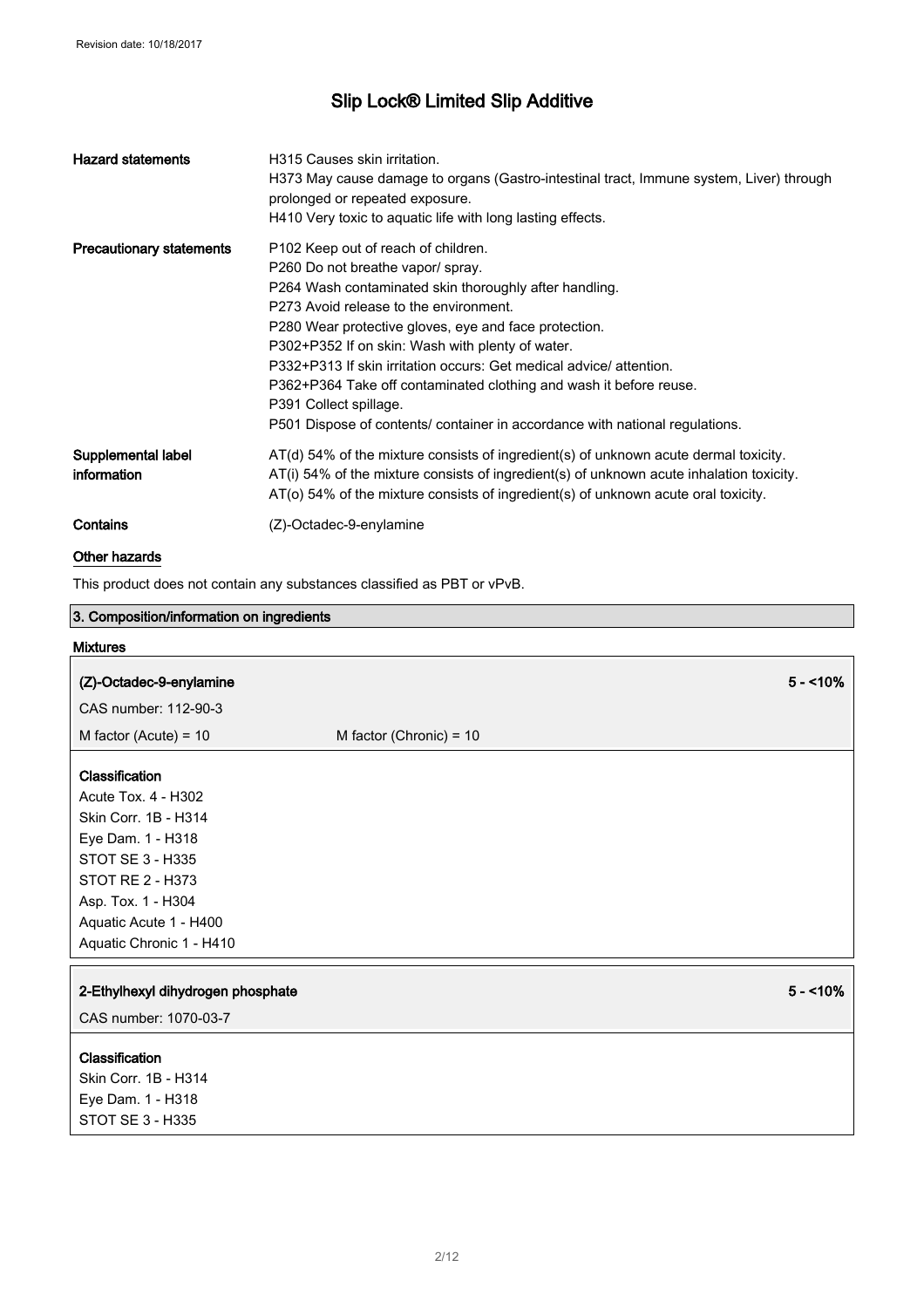| Bis(2-ethylhexyl) hydrogen phosphate<br>CAS number: 298-07-7                       | $5 - 10\%$                                                                                                                                                                                                                                                                                                                                                                                                                                                                                                                                                                                                                                                                                                         |  |
|------------------------------------------------------------------------------------|--------------------------------------------------------------------------------------------------------------------------------------------------------------------------------------------------------------------------------------------------------------------------------------------------------------------------------------------------------------------------------------------------------------------------------------------------------------------------------------------------------------------------------------------------------------------------------------------------------------------------------------------------------------------------------------------------------------------|--|
| Classification<br>Acute Tox. 4 - H302<br>Skin Corr. 1B - H314<br>Eye Dam. 1 - H318 |                                                                                                                                                                                                                                                                                                                                                                                                                                                                                                                                                                                                                                                                                                                    |  |
|                                                                                    | The full text for all hazard statements is displayed in Section 16.                                                                                                                                                                                                                                                                                                                                                                                                                                                                                                                                                                                                                                                |  |
| <b>Composition comments</b>                                                        | The exact percentage is withheld as a trade secret in accordance with 29 CFR 1910.1200.                                                                                                                                                                                                                                                                                                                                                                                                                                                                                                                                                                                                                            |  |
| 4. First-aid measures                                                              |                                                                                                                                                                                                                                                                                                                                                                                                                                                                                                                                                                                                                                                                                                                    |  |
| Description of first aid measures                                                  |                                                                                                                                                                                                                                                                                                                                                                                                                                                                                                                                                                                                                                                                                                                    |  |
| <b>General information</b>                                                         | Get medical attention immediately. Show this Safety Data Sheet to the medical personnel.                                                                                                                                                                                                                                                                                                                                                                                                                                                                                                                                                                                                                           |  |
| Inhalation                                                                         | Remove affected person from source of contamination. Move affected person to fresh air and<br>keep warm and at rest in a position comfortable for breathing. Maintain an open airway.<br>Loosen tight clothing such as collar, tie or belt. When breathing is difficult, properly trained<br>personnel may assist affected person by administering oxygen. Place unconscious person on<br>their side in the recovery position and ensure breathing can take place.                                                                                                                                                                                                                                                 |  |
| Ingestion                                                                          | Rinse mouth thoroughly with water. Remove any dentures. Give a few small glasses of water<br>or milk to drink. Stop if the affected person feels sick as vomiting may be dangerous. Do not<br>induce vomiting unless under the direction of medical personnel. If vomiting occurs, the head<br>should be kept low so that vomit does not enter the lungs. Never give anything by mouth to an<br>unconscious person. Move affected person to fresh air and keep warm and at rest in a<br>position comfortable for breathing. Place unconscious person on their side in the recovery<br>position and ensure breathing can take place. Maintain an open airway. Loosen tight clothing<br>such as collar, tie or belt. |  |
| <b>Skin Contact</b>                                                                | Remove contamination with soap and water or recognized skin cleansing agent. Get medical<br>attention if symptoms are severe or persist after washing.                                                                                                                                                                                                                                                                                                                                                                                                                                                                                                                                                             |  |
| Eye contact                                                                        | Rinse immediately with plenty of water. Remove any contact lenses and open eyelids wide<br>apart. Continue to rinse for at least 10 minutes.                                                                                                                                                                                                                                                                                                                                                                                                                                                                                                                                                                       |  |
| <b>Protection of first aiders</b>                                                  | First aid personnel should wear appropriate protective equipment during any rescue. Wash<br>contaminated clothing thoroughly with water before removing it from the affected person, or<br>wear gloves. It may be dangerous for first aid personnel to carry out mouth-to-mouth<br>resuscitation.                                                                                                                                                                                                                                                                                                                                                                                                                  |  |
|                                                                                    | Most important symptoms and effects, both acute and delayed                                                                                                                                                                                                                                                                                                                                                                                                                                                                                                                                                                                                                                                        |  |
| <b>General information</b>                                                         | See Section 11 for additional information on health hazards. The severity of the symptoms<br>described will vary dependent on the concentration and the length of exposure.                                                                                                                                                                                                                                                                                                                                                                                                                                                                                                                                        |  |
| Inhalation                                                                         | A single exposure may cause the following adverse effects: Irritation of nose, throat and<br>airway. Prolonged inhalation of high concentrations may damage respiratory system.                                                                                                                                                                                                                                                                                                                                                                                                                                                                                                                                    |  |
| Ingestion                                                                          | May cause irritation. May cause discomfort if swallowed. Fumes from the stomach contents<br>may be inhaled, resulting in the same symptoms as inhalation.                                                                                                                                                                                                                                                                                                                                                                                                                                                                                                                                                          |  |
| <b>Skin contact</b>                                                                | Redness. Irritating to skin.                                                                                                                                                                                                                                                                                                                                                                                                                                                                                                                                                                                                                                                                                       |  |
| Eye contact                                                                        | May cause temporary eye irritation.                                                                                                                                                                                                                                                                                                                                                                                                                                                                                                                                                                                                                                                                                |  |
| Indication of immediate medical attention and special treatment needed             |                                                                                                                                                                                                                                                                                                                                                                                                                                                                                                                                                                                                                                                                                                                    |  |
| Notes for the doctor                                                               | Treat symptomatically.                                                                                                                                                                                                                                                                                                                                                                                                                                                                                                                                                                                                                                                                                             |  |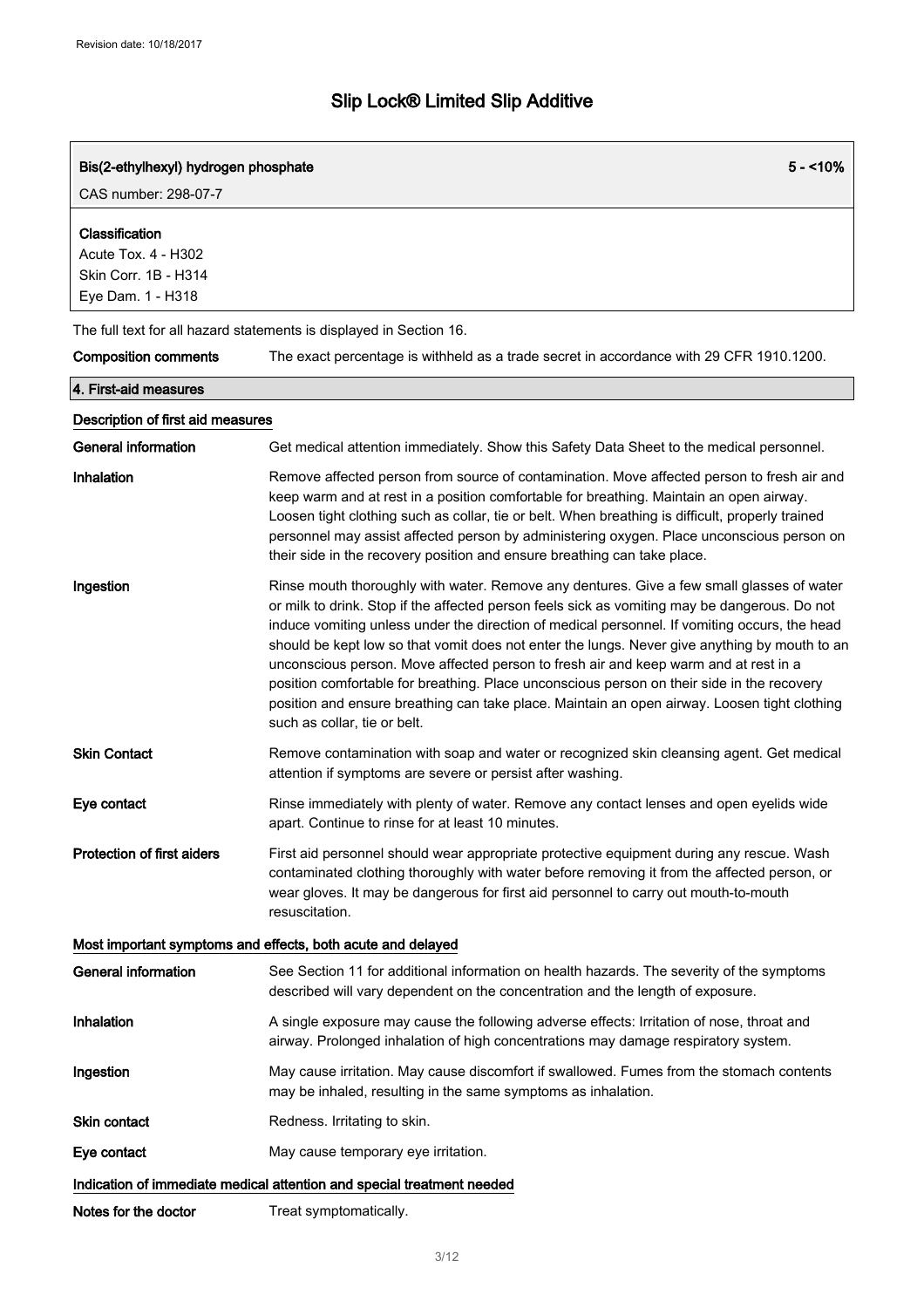### 5. Fire-fighting measures

| <b>Extinguishing media</b>                            |                                                                                                                                                                                                                                                                                                                                                                                                                                                                                                                                        |  |
|-------------------------------------------------------|----------------------------------------------------------------------------------------------------------------------------------------------------------------------------------------------------------------------------------------------------------------------------------------------------------------------------------------------------------------------------------------------------------------------------------------------------------------------------------------------------------------------------------------|--|
| Suitable extinguishing media                          | The product is not flammable. Extinguish with alcohol-resistant foam, carbon dioxide, dry<br>powder or water fog. Use fire-extinguishing media suitable for the surrounding fire.                                                                                                                                                                                                                                                                                                                                                      |  |
| Unsuitable extinguishing<br>media                     | Do not use water jet as an extinguisher, as this will spread the fire.                                                                                                                                                                                                                                                                                                                                                                                                                                                                 |  |
| Special hazards arising from the substance or mixture |                                                                                                                                                                                                                                                                                                                                                                                                                                                                                                                                        |  |
| Specific hazards                                      | Containers can burst violently or explode when heated, due to excessive pressure build-up.<br>Contains Hydrocarbons. The product is immiscible with water and will spread on the water<br>surface.                                                                                                                                                                                                                                                                                                                                     |  |
| Hazardous combustion<br>products                      | Hydrocarbons. Carbon monoxide (CO). Carbon dioxide (CO2).                                                                                                                                                                                                                                                                                                                                                                                                                                                                              |  |
| Advice for firefighters                               |                                                                                                                                                                                                                                                                                                                                                                                                                                                                                                                                        |  |
| Protective actions during<br>firefighting             | Avoid breathing fire gases or vapors. Evacuate area. Cool containers exposed to heat with<br>water spray and remove them from the fire area if it can be done without risk. Cool containers<br>exposed to flames with water until well after the fire is out. If a leak or spill has not ignited, use<br>water spray to disperse vapors and protect men stopping the leak. Control run-off water by<br>containing and keeping it out of sewers and watercourses. If risk of water pollution occurs,<br>notify appropriate authorities. |  |
| Special protective equipment<br>for firefighters      | Wear positive-pressure self-contained breathing apparatus (SCBA) and appropriate protective<br>clothing. Standard Firefighter's clothing including helmets, protective boots and gloves, that<br>provides a basic level of protection during chemical incidents is defined by the Canada<br>Occupational Health and Safety Regulations, by provincial guidelines on occupational health<br>and safety or by NFPA standards if applicable.                                                                                              |  |

### 6. Accidental release measures

#### Personal precautions, protective equipment and emergency procedures

| <b>Personal precautions</b>      | No action shall be taken without appropriate training or involving any personal risk. Keep<br>unnecessary and unprotected personnel away from the spillage. Wear protective clothing as<br>described in Section 8 of this safety data sheet. Follow precautions for safe handling<br>described in this safety data sheet. Wash thoroughly after dealing with a spillage. Ensure<br>procedures and training for emergency decontamination and disposal are in place. Do not<br>touch or walk into spilled material. Avoid contact with skin and eyes. Use protective equipment<br>appropriate for surrounding materials. |
|----------------------------------|-------------------------------------------------------------------------------------------------------------------------------------------------------------------------------------------------------------------------------------------------------------------------------------------------------------------------------------------------------------------------------------------------------------------------------------------------------------------------------------------------------------------------------------------------------------------------------------------------------------------------|
| <b>Environmental precautions</b> |                                                                                                                                                                                                                                                                                                                                                                                                                                                                                                                                                                                                                         |
| <b>Environmental precautions</b> | Immiscible with water. Very toxic to aquatic life with long lasting effects. Absorb spillage with<br>non-combustible, absorbent material. Avoid discharge into drains or watercourses or onto the<br>ground. Large Spillages: Inform the relevant authorities if environmental pollution occurs<br>(sewers, waterways, soil or air).                                                                                                                                                                                                                                                                                    |

Methods and material for containment and cleaning up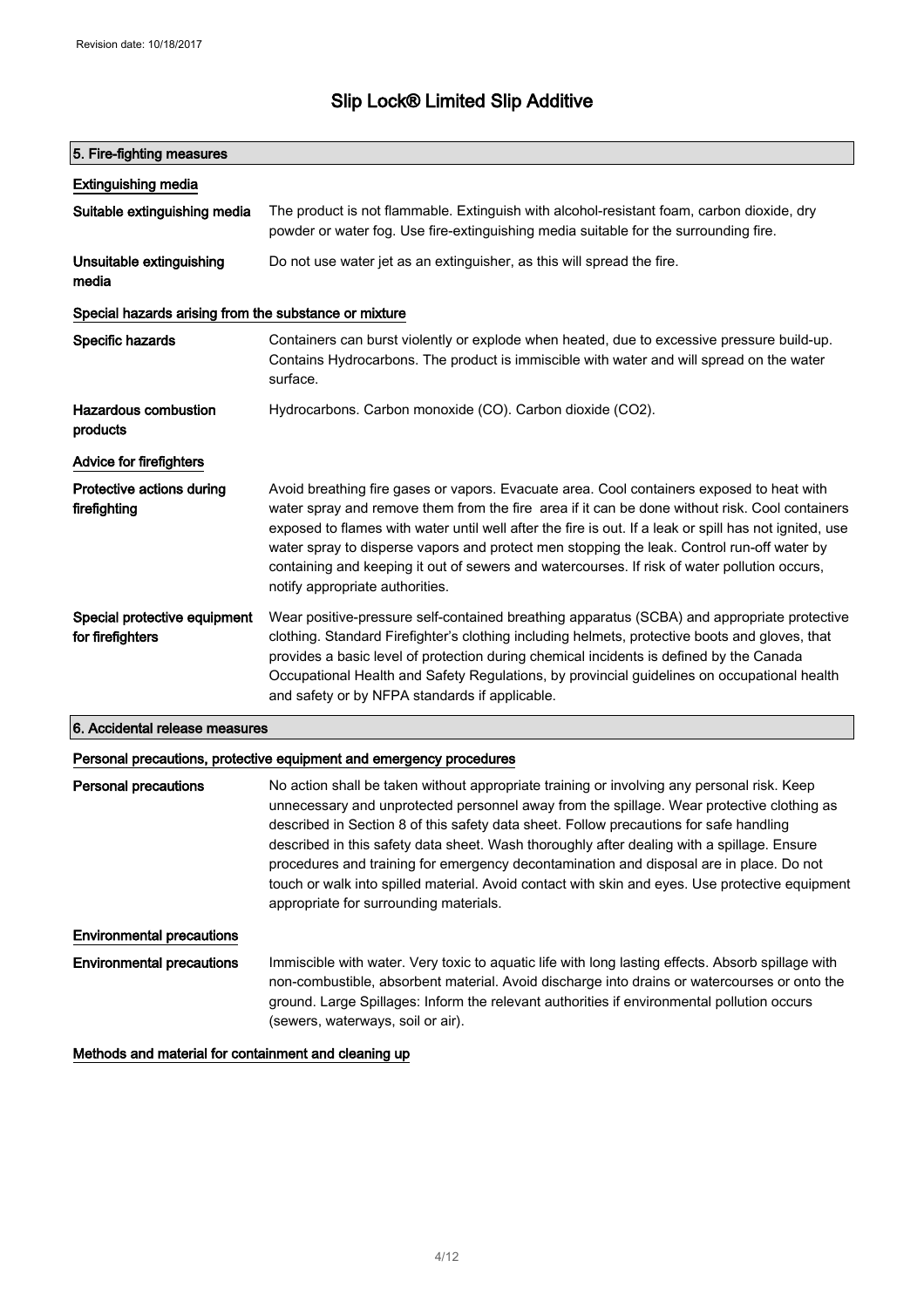| Methods for cleaning up                                      | Wear protective clothing as described in Section 8 of this safety data sheet. Clear up spills<br>immediately and dispose of waste safely. Small Spillages: Absorb spillage with sand or other<br>inert absorbent. Collect and place in suitable waste disposal containers and seal securely.<br>Large Spillages: If leakage cannot be stopped, evacuate area. Flush spilled material into an<br>effluent treatment plant, or proceed as follows. Contain and absorb spillage with sand, earth<br>or other non-combustible material. Place waste in labeled, sealed containers. Clean<br>contaminated objects and areas thoroughly, observing environmental regulations. The<br>contaminated absorbent may pose the same hazard as the spilled material. Flush<br>contaminated area with plenty of water. Wash thoroughly after dealing with a spillage.<br>Dispose of waste to licensed waste disposal site in accordance with the requirements of the<br>local Waste Disposal Authority. |
|--------------------------------------------------------------|-------------------------------------------------------------------------------------------------------------------------------------------------------------------------------------------------------------------------------------------------------------------------------------------------------------------------------------------------------------------------------------------------------------------------------------------------------------------------------------------------------------------------------------------------------------------------------------------------------------------------------------------------------------------------------------------------------------------------------------------------------------------------------------------------------------------------------------------------------------------------------------------------------------------------------------------------------------------------------------------|
| Reference to other sections                                  | For personal protection, see Section 8. See Section 11 for additional information on health<br>hazards. See Section 12 for additional information on ecological hazards. For waste disposal,<br>see Section 13.                                                                                                                                                                                                                                                                                                                                                                                                                                                                                                                                                                                                                                                                                                                                                                           |
| 7. Handling and storage                                      |                                                                                                                                                                                                                                                                                                                                                                                                                                                                                                                                                                                                                                                                                                                                                                                                                                                                                                                                                                                           |
| Precautions for safe handling                                |                                                                                                                                                                                                                                                                                                                                                                                                                                                                                                                                                                                                                                                                                                                                                                                                                                                                                                                                                                                           |
| <b>Usage precautions</b>                                     | Read and follow manufacturer's recommendations. Wear protective clothing as described in<br>Section 8 of this safety data sheet. Keep away from food, drink and animal feeding stuffs.<br>Handle all packages and containers carefully to minimize spills. Keep container tightly sealed<br>when not in use. Avoid the formation of mists. Do not handle until all safety precautions have<br>been read and understood. Do not handle broken packages without protective equipment. Do<br>not reuse empty containers. Avoid contact with used product.                                                                                                                                                                                                                                                                                                                                                                                                                                    |
| Advice on general<br>occupational hygiene                    | Wash promptly if skin becomes contaminated. Take off contaminated clothing and wash<br>before reuse. Wash contaminated clothing before reuse. Do not eat, drink or smoke when<br>using this product. Wash at the end of each work shift and before eating, smoking and using<br>the toilet. Change work clothing daily before leaving workplace.                                                                                                                                                                                                                                                                                                                                                                                                                                                                                                                                                                                                                                          |
| Conditions for safe storage, including any incompatibilities |                                                                                                                                                                                                                                                                                                                                                                                                                                                                                                                                                                                                                                                                                                                                                                                                                                                                                                                                                                                           |
| <b>Storage precautions</b>                                   | Store away from incompatible materials (see Section 10). Store in accordance with local<br>regulations. Keep only in the original container. Keep container tightly closed, in a cool, well<br>ventilated place. Keep containers upright. Protect containers from damage.                                                                                                                                                                                                                                                                                                                                                                                                                                                                                                                                                                                                                                                                                                                 |
| Storage class                                                | Chemical storage.                                                                                                                                                                                                                                                                                                                                                                                                                                                                                                                                                                                                                                                                                                                                                                                                                                                                                                                                                                         |
| Specific end uses(s)                                         |                                                                                                                                                                                                                                                                                                                                                                                                                                                                                                                                                                                                                                                                                                                                                                                                                                                                                                                                                                                           |
| Specific end use(s)                                          | The identified uses for this product are detailed in Section 1.                                                                                                                                                                                                                                                                                                                                                                                                                                                                                                                                                                                                                                                                                                                                                                                                                                                                                                                           |
| 8. Exposure Controls/personal protection                     |                                                                                                                                                                                                                                                                                                                                                                                                                                                                                                                                                                                                                                                                                                                                                                                                                                                                                                                                                                                           |
| Ingredient comments                                          | No exposure limits known for ingredient(s).                                                                                                                                                                                                                                                                                                                                                                                                                                                                                                                                                                                                                                                                                                                                                                                                                                                                                                                                               |
| <b>Exposure controls</b>                                     |                                                                                                                                                                                                                                                                                                                                                                                                                                                                                                                                                                                                                                                                                                                                                                                                                                                                                                                                                                                           |
| Appropriate engineering<br>controls                          | Provide adequate ventilation. Personal, workplace environment or biological monitoring may<br>be required to determine the effectiveness of the ventilation or other control measures and/or<br>the necessity to use respiratory protective equipment. Use process enclosures, local exhaust<br>ventilation or other engineering controls as the primary means to minimize worker exposure.<br>Personal protective equipment should only be used if worker exposure cannot be controlled<br>adequately by the engineering control measures. Ensure control measures are regularly<br>inspected and maintained. Ensure operatives are trained to minimize exposure.                                                                                                                                                                                                                                                                                                                        |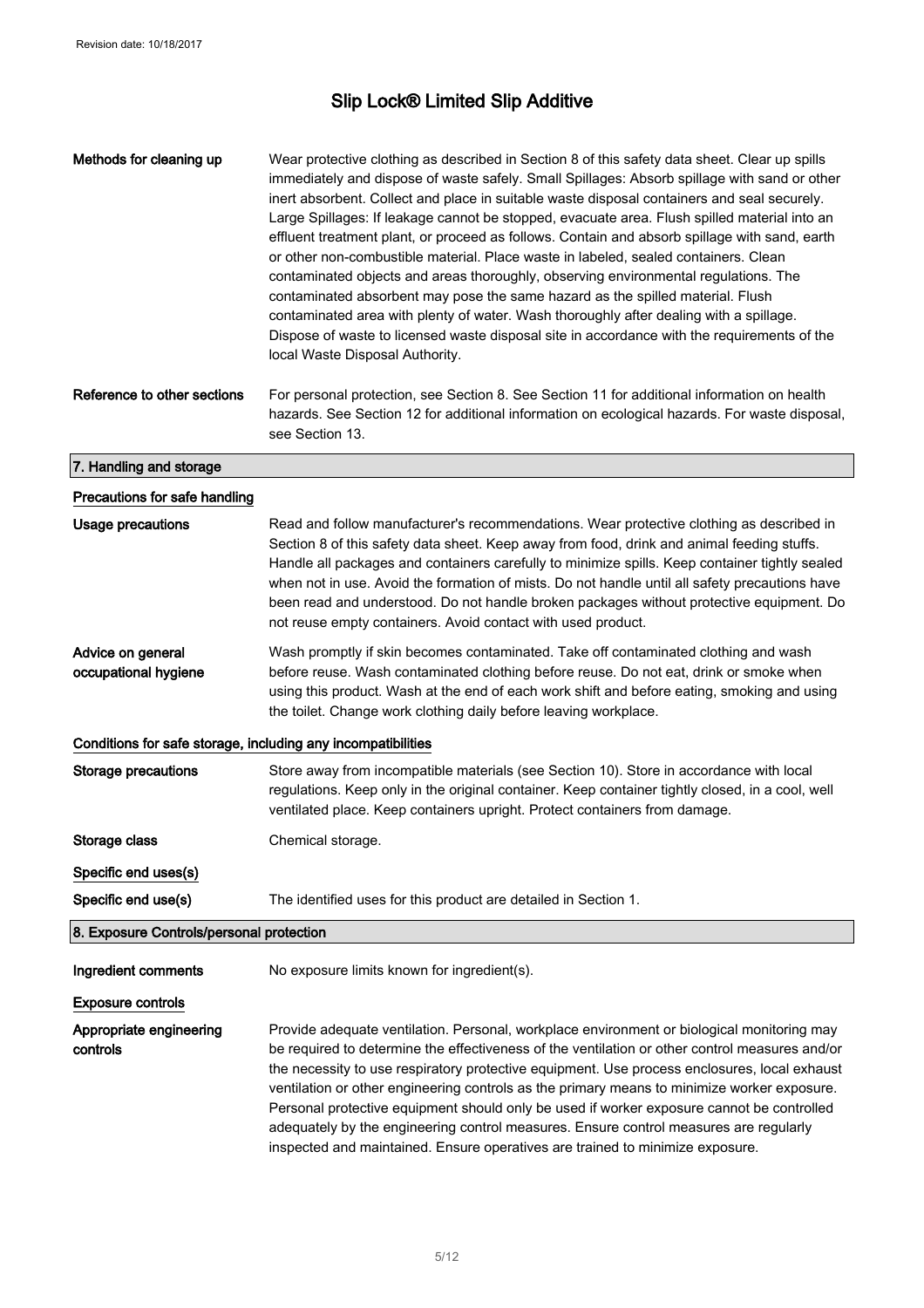| Eye/face protection                                   | Eyewear complying with an approved standard should be worn if a risk assessment indicates<br>eye contact is possible. Personal protective equipment for eye and face protection should<br>comply with OSHA 1910.133 and/or the Canadian regulation on health and safety at work,<br>SOR/86-304, Part XII (12.6), and any relevant provincial regulation relating to health and<br>safety at work. Unless the assessment indicates a higher degree of protection is required, the<br>following protection should be worn: Tight-fitting safety glasses.                                                                                                                                                                                                                                                                                                                                                                                                                                                                                                                                                                                                                     |
|-------------------------------------------------------|----------------------------------------------------------------------------------------------------------------------------------------------------------------------------------------------------------------------------------------------------------------------------------------------------------------------------------------------------------------------------------------------------------------------------------------------------------------------------------------------------------------------------------------------------------------------------------------------------------------------------------------------------------------------------------------------------------------------------------------------------------------------------------------------------------------------------------------------------------------------------------------------------------------------------------------------------------------------------------------------------------------------------------------------------------------------------------------------------------------------------------------------------------------------------|
| Hand protection                                       | Chemical-resistant, impervious gloves complying with an approved standard should be worn if<br>a risk assessment indicates skin contact is possible. The most suitable glove should be<br>chosen in consultation with the glove supplier/manufacturer, who can provide information<br>about the breakthrough time of the glove material. To protect hands from chemicals, gloves<br>should comply with OSHA 1910.138 and/or the Canadian regulation on health and safety at<br>work, SOR/86-304, Part XII (12.9), and be demonstrated to be impervious to the chemical and<br>resist degradation. Considering the data specified by the glove manufacturer, check during<br>use that the gloves are retaining their protective properties and change them as soon as any<br>deterioration is detected. Frequent changes are recommended.                                                                                                                                                                                                                                                                                                                                   |
| Other skin and body<br>protection                     | Appropriate footwear and additional protective clothing complying with an approved standard<br>should be worn if a risk assessment indicates skin contamination is possible.                                                                                                                                                                                                                                                                                                                                                                                                                                                                                                                                                                                                                                                                                                                                                                                                                                                                                                                                                                                               |
| Hygiene measures                                      | Provide eyewash station and safety shower. Contaminated work clothing should not be<br>allowed out of the workplace. Wash contaminated clothing before reuse. Clean equipment<br>and the work area every day. Good personal hygiene procedures should be implemented.<br>Wash at the end of each work shift and before eating, smoking and using the toilet. When<br>using do not eat, drink or smoke. Preventive industrial medical examinations should be carried<br>out. Warn cleaning personnel of any hazardous properties of the product.                                                                                                                                                                                                                                                                                                                                                                                                                                                                                                                                                                                                                            |
| <b>Respiratory protection</b>                         | Respiratory protection complying with an approved standard should be worn if a risk<br>assessment indicates inhalation of contaminants is possible. Ensure all respiratory protective<br>equipment is suitable for its intended use and is NIOSH approved. Check that the respirator<br>fits tightly and the filter is changed regularly. Full face mask respirators with replaceable filter<br>cartridges should comply with OSHA 1910.134 and/or the Canadian regulation on health and<br>safety at work, SOR/86-304, Part XII (12.7), and any relevant provincial regulation relating to<br>health and safety at work. Gas and combination filter cartridges should comply with OSHA<br>1910.134 and/or the Canadian regulation on health and safety at work, SOR/86-304, Part XII<br>(12.7), and any relevant provincial regulation relating to health and safety at work. Half mask<br>and quarter mask respirators with replaceable filter cartridges should comply with OSHA<br>1910.134 and/or the Canadian regulation on health and safety at work, SOR/86-304, Part XII<br>(12.7), and any relevant provincial regulation relating to health and safety at work. |
| <b>Environmental exposure</b><br>controls             | Keep container tightly sealed when not in use.                                                                                                                                                                                                                                                                                                                                                                                                                                                                                                                                                                                                                                                                                                                                                                                                                                                                                                                                                                                                                                                                                                                             |
| 9. Physical and Chemical Properties                   |                                                                                                                                                                                                                                                                                                                                                                                                                                                                                                                                                                                                                                                                                                                                                                                                                                                                                                                                                                                                                                                                                                                                                                            |
| Information on basic physical and chemical properties |                                                                                                                                                                                                                                                                                                                                                                                                                                                                                                                                                                                                                                                                                                                                                                                                                                                                                                                                                                                                                                                                                                                                                                            |
| Appearance                                            | Liquid.                                                                                                                                                                                                                                                                                                                                                                                                                                                                                                                                                                                                                                                                                                                                                                                                                                                                                                                                                                                                                                                                                                                                                                    |
| Color                                                 | Amber.                                                                                                                                                                                                                                                                                                                                                                                                                                                                                                                                                                                                                                                                                                                                                                                                                                                                                                                                                                                                                                                                                                                                                                     |
| Odor                                                  | Mild hydrocarbon.                                                                                                                                                                                                                                                                                                                                                                                                                                                                                                                                                                                                                                                                                                                                                                                                                                                                                                                                                                                                                                                                                                                                                          |
| <b>Odor threshold</b>                                 | Not available.                                                                                                                                                                                                                                                                                                                                                                                                                                                                                                                                                                                                                                                                                                                                                                                                                                                                                                                                                                                                                                                                                                                                                             |

pH Not available.

Melting point **Not available.** 

Initial boiling point and range Not available. Flash point **Not available**.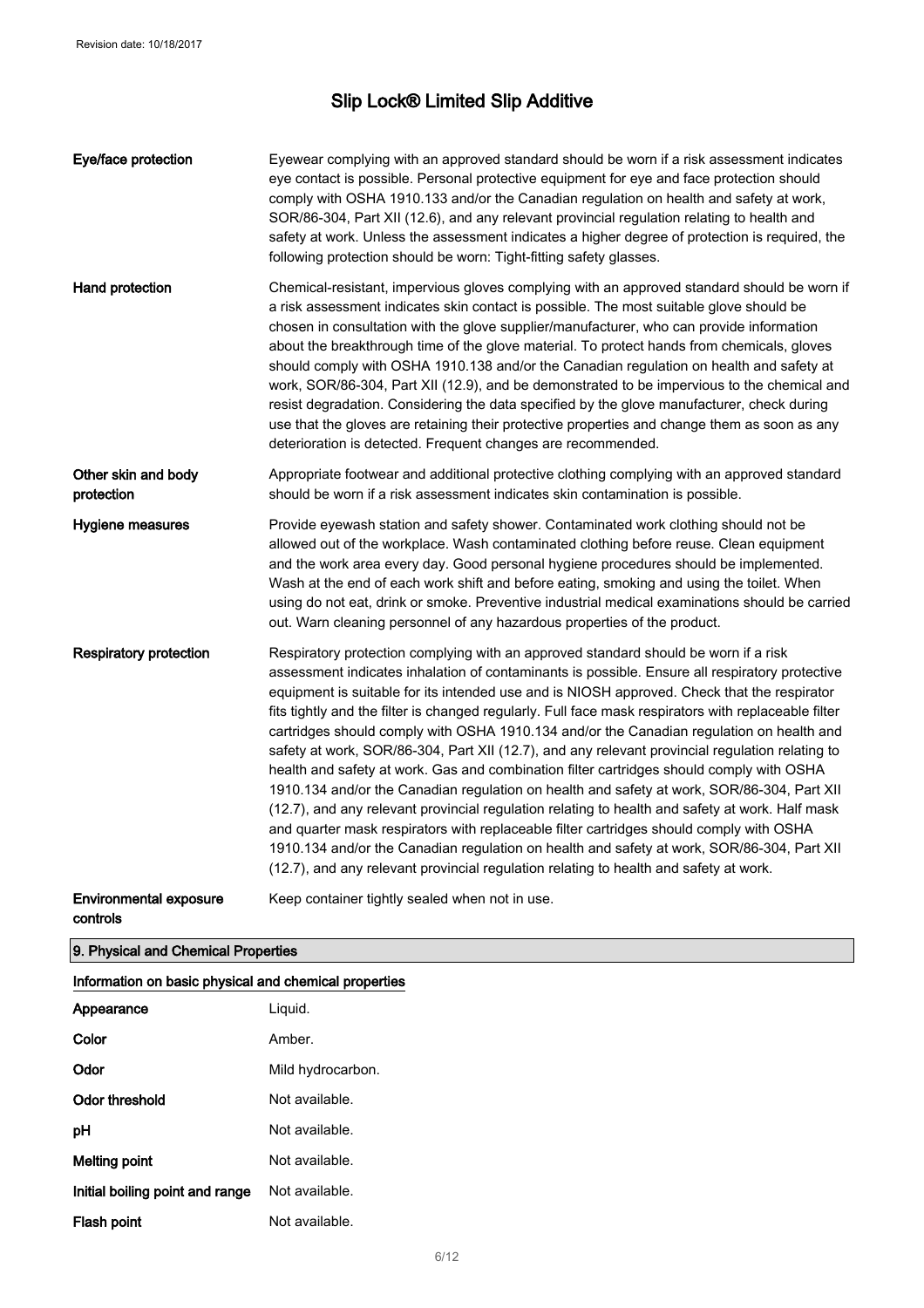| <b>Evaporation rate</b>                                                                          | Not available.                                                                                                                                                         |  |
|--------------------------------------------------------------------------------------------------|------------------------------------------------------------------------------------------------------------------------------------------------------------------------|--|
| Upper/lower flammability or<br>explosive limits                                                  | Not available.                                                                                                                                                         |  |
| Vapor pressure                                                                                   | Not available.                                                                                                                                                         |  |
| Vapor density                                                                                    | Not available.                                                                                                                                                         |  |
| <b>Relative density</b>                                                                          | Not available.                                                                                                                                                         |  |
| Solubility(ies)                                                                                  | Not known.                                                                                                                                                             |  |
| <b>Partition coefficient</b>                                                                     | Not available.                                                                                                                                                         |  |
| Auto-ignition temperature                                                                        | Not available.                                                                                                                                                         |  |
| <b>Decomposition Temperature</b>                                                                 | Not available.                                                                                                                                                         |  |
| <b>Viscosity</b>                                                                                 | 42.1 cSt @ 40°C<br>6.6 cSt @ 100°C<br>[ASTM D 445]                                                                                                                     |  |
| <b>Explosive properties</b>                                                                      | Not considered to be explosive.                                                                                                                                        |  |
| <b>Oxidizing properties</b>                                                                      | Does not meet the criteria for classification as oxidizing.                                                                                                            |  |
| Other information                                                                                | No information required.                                                                                                                                               |  |
| 10. Stability and reactivity                                                                     |                                                                                                                                                                        |  |
| Reactivity                                                                                       | See the other subsections of this section for further details.                                                                                                         |  |
| <b>Stability</b>                                                                                 | Stable at normal ambient temperatures and when used as recommended. Stable under the<br>prescribed storage conditions.                                                 |  |
| Possibility of hazardous<br>reactions                                                            | No potentially hazardous reactions known.                                                                                                                              |  |
| <b>Conditions to avoid</b>                                                                       | There are no known conditions that are likely to result in a hazardous situation.                                                                                      |  |
| Materials to avoid                                                                               | Oxidizing agents. Acids - oxidizing.                                                                                                                                   |  |
| Hazardous decomposition<br>products                                                              | Does not decompose when used and stored as recommended. Thermal decomposition or<br>combustion products may include the following substances: Harmful gases or vapors. |  |
| 11. Toxicological information                                                                    |                                                                                                                                                                        |  |
| Information on toxicological effects                                                             |                                                                                                                                                                        |  |
| Acute toxicity - oral                                                                            | Based on available data the classification criteria are not met.                                                                                                       |  |
| Notes (oral LD <sub>50</sub> )                                                                   |                                                                                                                                                                        |  |
| ATE oral (mg/kg)                                                                                 | 4,140.44                                                                                                                                                               |  |
| Acute toxicity - dermal<br>Notes (dermal LD <sub>50</sub> )                                      | Based on available data the classification criteria are not met.                                                                                                       |  |
| Acute toxicity - inhalation<br>Notes (inhalation LC <sub>50</sub> )<br>Skin corrosion/irritation | Based on available data the classification criteria are not met.                                                                                                       |  |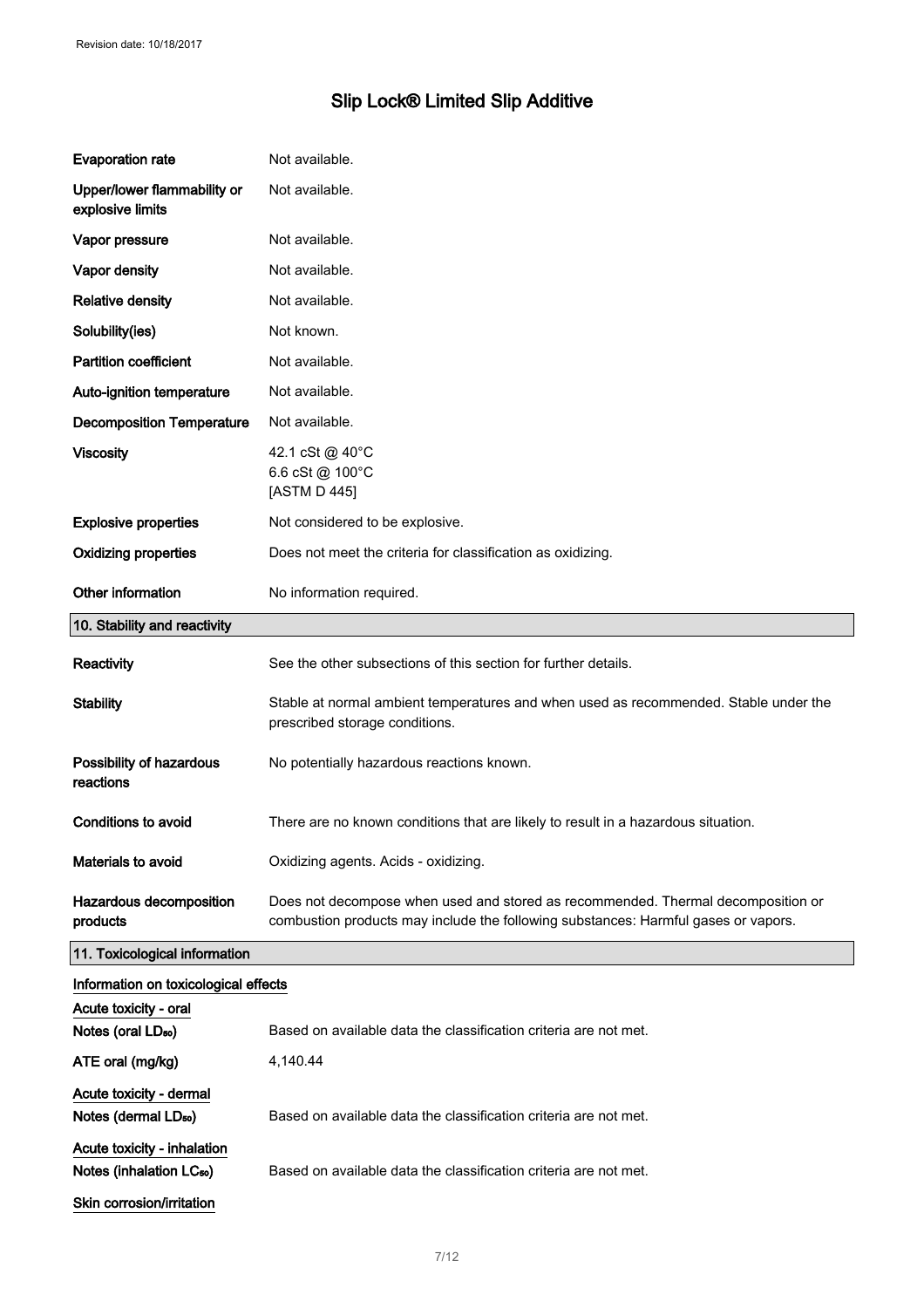| Animal data                                                    | Irritating to skin.                                                                                                                                                             |  |
|----------------------------------------------------------------|---------------------------------------------------------------------------------------------------------------------------------------------------------------------------------|--|
| Serious eye damage/irritation<br>Serious eye damage/irritation | Based on available data the classification criteria are not met.                                                                                                                |  |
| Respiratory sensitization<br>Respiratory sensitization         | Based on available data the classification criteria are not met.                                                                                                                |  |
| <b>Skin sensitization</b><br><b>Skin sensitization</b>         | Based on available data the classification criteria are not met.                                                                                                                |  |
| Germ cell mutagenicity<br>Genotoxicity - in vitro              | Based on available data the classification criteria are not met.                                                                                                                |  |
| Carcinogenicity<br>Carcinogenicity                             | Based on available data the classification criteria are not met.                                                                                                                |  |
| <b>IARC</b> carcinogenicity                                    | None of the ingredients are listed or exempt.                                                                                                                                   |  |
| Reproductive toxicity<br>Reproductive toxicity - fertility     | Based on available data the classification criteria are not met.                                                                                                                |  |
| Reproductive toxicity -<br>development                         | Based on available data the classification criteria are not met.                                                                                                                |  |
| Specific target organ toxicity - single exposure               |                                                                                                                                                                                 |  |
| STOT - single exposure                                         | Not classified as a specific target organ toxicant after a single exposure.                                                                                                     |  |
| Specific target organ toxicity - repeated exposure             |                                                                                                                                                                                 |  |
| STOT - repeated exposure                                       | May cause damage to organs through prolonged or repeated exposure.                                                                                                              |  |
| <b>Target organs</b>                                           | Gastro-intestinal tract Immune system Liver                                                                                                                                     |  |
| Aspiration hazard<br><b>Aspiration hazard</b>                  | Based on available data the classification criteria are not met.                                                                                                                |  |
| <b>General information</b>                                     | The severity of the symptoms described will vary dependent on the concentration and the<br>length of exposure.                                                                  |  |
| Inhalation                                                     | A single exposure may cause the following adverse effects: Irritation of nose, throat and<br>airway. Prolonged inhalation of high concentrations may damage respiratory system. |  |
| Ingestion                                                      | May cause irritation. May cause discomfort. Fumes from the stomach contents may be<br>inhaled, resulting in the same symptoms as inhalation.                                    |  |
| <b>Skin Contact</b>                                            | Irritating to skin. Redness.                                                                                                                                                    |  |
| Eye contact                                                    | May cause temporary eye irritation.                                                                                                                                             |  |
| Route of exposure                                              | Ingestion Inhalation Skin and/or eye contact                                                                                                                                    |  |
| <b>Target Organs</b>                                           | No specific target organs known.                                                                                                                                                |  |
| <b>Medical considerations</b>                                  | Skin disorders and allergies.                                                                                                                                                   |  |
| 12. Ecological Information                                     |                                                                                                                                                                                 |  |
|                                                                |                                                                                                                                                                                 |  |

Toxicity **Very toxic to aquatic life with long lasting effects.** 

Persistence and degradability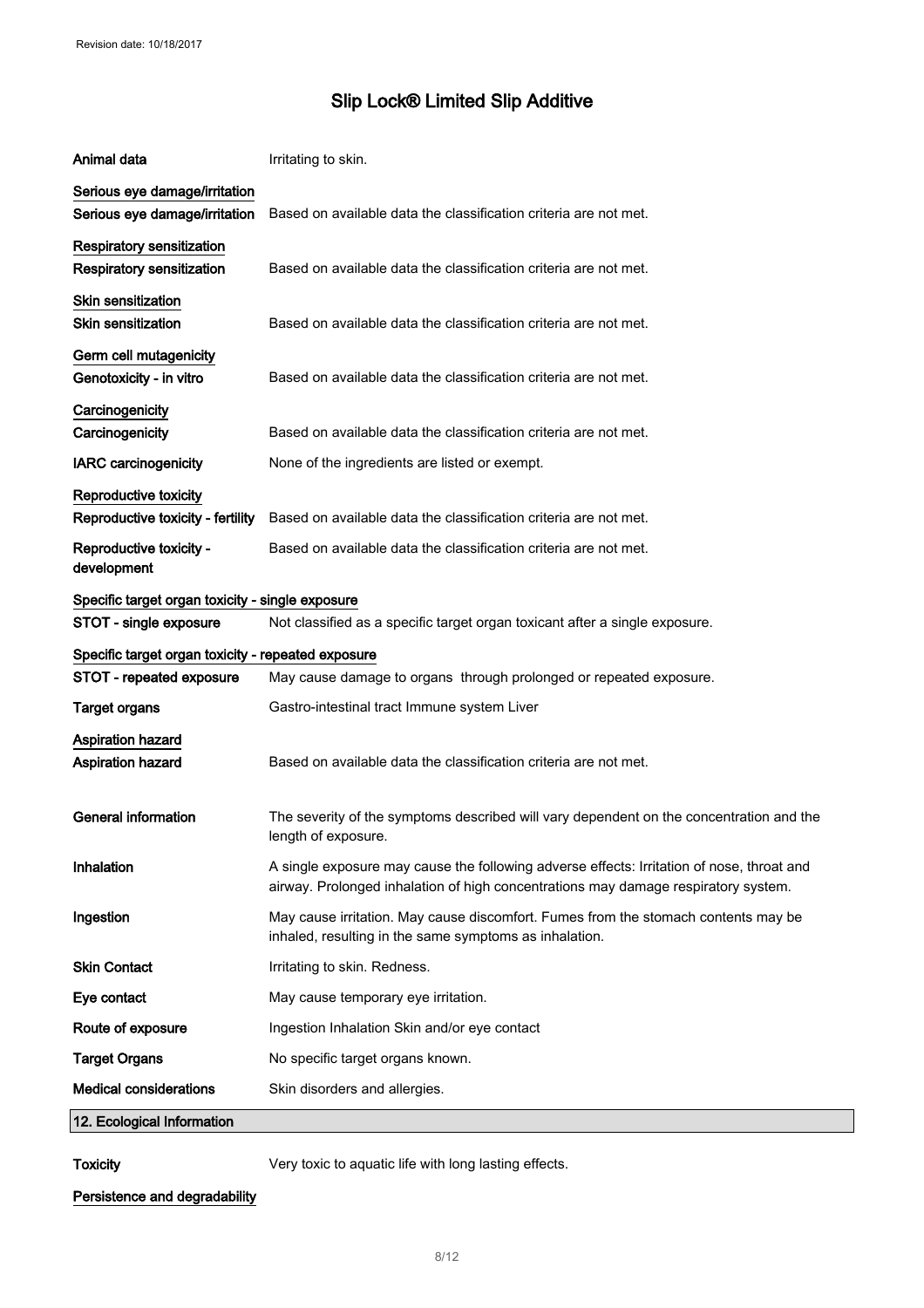|                                   | Persistence and degradability The degradability of the product is not known.                                                                                                                                                                                                                                                                                                                                                                                                                                                                                                                                                                                                                                                                            |  |  |
|-----------------------------------|---------------------------------------------------------------------------------------------------------------------------------------------------------------------------------------------------------------------------------------------------------------------------------------------------------------------------------------------------------------------------------------------------------------------------------------------------------------------------------------------------------------------------------------------------------------------------------------------------------------------------------------------------------------------------------------------------------------------------------------------------------|--|--|
| <b>Bioaccumulative potential</b>  |                                                                                                                                                                                                                                                                                                                                                                                                                                                                                                                                                                                                                                                                                                                                                         |  |  |
| <b>Bio-Accumulative Potential</b> | No data available on bioaccumulation.                                                                                                                                                                                                                                                                                                                                                                                                                                                                                                                                                                                                                                                                                                                   |  |  |
| <b>Partition coefficient</b>      | Not available.                                                                                                                                                                                                                                                                                                                                                                                                                                                                                                                                                                                                                                                                                                                                          |  |  |
| Mobility in soil                  |                                                                                                                                                                                                                                                                                                                                                                                                                                                                                                                                                                                                                                                                                                                                                         |  |  |
| <b>Mobility</b>                   | The product is insoluble in water.                                                                                                                                                                                                                                                                                                                                                                                                                                                                                                                                                                                                                                                                                                                      |  |  |
| Other adverse effects             |                                                                                                                                                                                                                                                                                                                                                                                                                                                                                                                                                                                                                                                                                                                                                         |  |  |
| Other adverse effects             | None known.                                                                                                                                                                                                                                                                                                                                                                                                                                                                                                                                                                                                                                                                                                                                             |  |  |
| 13. Disposal considerations       |                                                                                                                                                                                                                                                                                                                                                                                                                                                                                                                                                                                                                                                                                                                                                         |  |  |
| Waste treatment methods           |                                                                                                                                                                                                                                                                                                                                                                                                                                                                                                                                                                                                                                                                                                                                                         |  |  |
| <b>General information</b>        | The generation of waste should be minimized or avoided wherever possible. Reuse or recycle<br>products wherever possible. This material and its container must be disposed of in a safe<br>way. Disposal of this product, process solutions, residues and by-products should at all times<br>comply with the requirements of environmental protection and waste disposal legislation and<br>any local authority requirements. When handling waste, the safety precautions applying to<br>handling of the product should be considered. Care should be taken when handling emptied<br>containers that have not been thoroughly cleaned or rinsed out. Empty containers or liners<br>may retain some product residues and hence be potentially hazardous. |  |  |
| Disposal methods                  | Do not empty into drains. Dispose of surplus products and those that cannot be recycled via a<br>licensed waste disposal contractor. Waste, residues, empty containers, discarded work<br>clothes and contaminated cleaning materials should be collected in designated containers,<br>labeled with their contents. Incineration or landfill should only be considered when recycling is<br>not feasible.                                                                                                                                                                                                                                                                                                                                               |  |  |
| 14. Transport information         |                                                                                                                                                                                                                                                                                                                                                                                                                                                                                                                                                                                                                                                                                                                                                         |  |  |
| <b>UN Number</b>                  |                                                                                                                                                                                                                                                                                                                                                                                                                                                                                                                                                                                                                                                                                                                                                         |  |  |
| UN No. (TDG)                      | UN3082                                                                                                                                                                                                                                                                                                                                                                                                                                                                                                                                                                                                                                                                                                                                                  |  |  |
| UN No. (IMDG)                     | <b>UN3082</b>                                                                                                                                                                                                                                                                                                                                                                                                                                                                                                                                                                                                                                                                                                                                           |  |  |
| UN No. (ICAO)                     | <b>UN3082</b>                                                                                                                                                                                                                                                                                                                                                                                                                                                                                                                                                                                                                                                                                                                                           |  |  |
| UN No. (DOT)                      | <b>UN3082</b>                                                                                                                                                                                                                                                                                                                                                                                                                                                                                                                                                                                                                                                                                                                                           |  |  |
| UN proper shipping name           |                                                                                                                                                                                                                                                                                                                                                                                                                                                                                                                                                                                                                                                                                                                                                         |  |  |
| Proper shipping name (TDG)        | ENVIRONMENTALLY HAZARDOUS SUBSTANCE, LIQUID, N.O.S. (CONTAINS (Z)-<br>Octadec-9-enylamine)                                                                                                                                                                                                                                                                                                                                                                                                                                                                                                                                                                                                                                                              |  |  |
| Proper shipping name (IMDG)       | ENVIRONMENTALLY HAZARDOUS SUBSTANCE, LIQUID, N.O.S. (CONTAINS (Z)-<br>Octadec-9-enylamine)                                                                                                                                                                                                                                                                                                                                                                                                                                                                                                                                                                                                                                                              |  |  |
| Proper shipping name (ICAO)       | ENVIRONMENTALLY HAZARDOUS SUBSTANCE, LIQUID, N.O.S. (CONTAINS (Z)-<br>Octadec-9-enylamine)                                                                                                                                                                                                                                                                                                                                                                                                                                                                                                                                                                                                                                                              |  |  |
| Proper shipping name (DOT)        | ENVIRONMENTALLY HAZARDOUS SUBSTANCE, LIQUID, N.O.S. (CONTAINS (Z)-<br>Octadec-9-enylamine)                                                                                                                                                                                                                                                                                                                                                                                                                                                                                                                                                                                                                                                              |  |  |
| Transport hazard class(es)        |                                                                                                                                                                                                                                                                                                                                                                                                                                                                                                                                                                                                                                                                                                                                                         |  |  |
| <b>DOT hazard class</b>           | 9                                                                                                                                                                                                                                                                                                                                                                                                                                                                                                                                                                                                                                                                                                                                                       |  |  |
| <b>DOT hazard label</b>           | 9                                                                                                                                                                                                                                                                                                                                                                                                                                                                                                                                                                                                                                                                                                                                                       |  |  |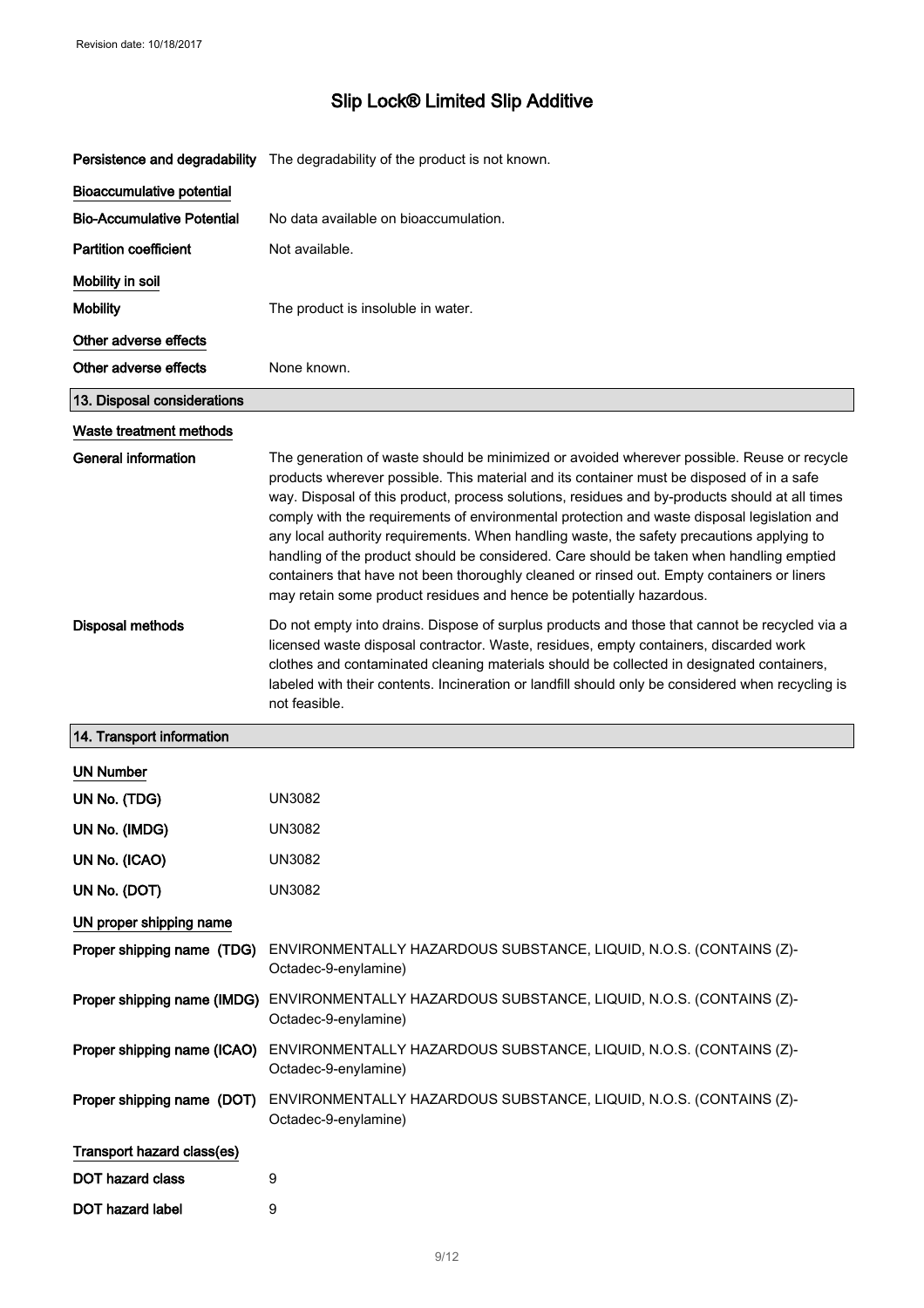| TDG class                  | 9 |
|----------------------------|---|
| TDG label(s)               | 9 |
| <b>IMDG Class</b>          | 9 |
| <b>ICAO class/division</b> | я |

### DOT transport labels

Transport labels

| Packing group             |   |
|---------------------------|---|
| <b>TDG Packing Group</b>  | Ш |
| <b>IMDG packing group</b> | Ш |
| ICAO packing group        | Ш |
| DOT packing group         | Ш |
|                           |   |

Environmental hazards

Environmentally Hazardous Substance



| Special precautions for user |          |
|------------------------------|----------|
| <b>EmS</b>                   | F-A. S-F |

Transport in bulk according to Not applicable. Annex II of MARPOL 73/78 and the IBC Code

| 15. Regulatory information   |                                                                                    |
|------------------------------|------------------------------------------------------------------------------------|
|                              |                                                                                    |
| <b>Regulatory References</b> | OSHA Hazard Communication Standard 29 CFR §1910.1200 Hazardous Products Regulation |

(SOR/2015-17) Transportation of Dangerous Goods Regulations -SOR/2015-100.

#### US Federal Regulations

#### SARA Section 302 Extremely Hazardous Substances Tier II Threshold Planning Quantities

None of the ingredients are listed or exempt.

#### CERCLA/Superfund, Hazardous Substances/Reportable Quantities (EPA)

None of the ingredients are listed or exempt.

#### SARA Extremely Hazardous Substances EPCRA Reportable Quantities

None of the ingredients are listed or exempt.

#### SARA 313 Emission Reporting

None of the ingredients are listed or exempt.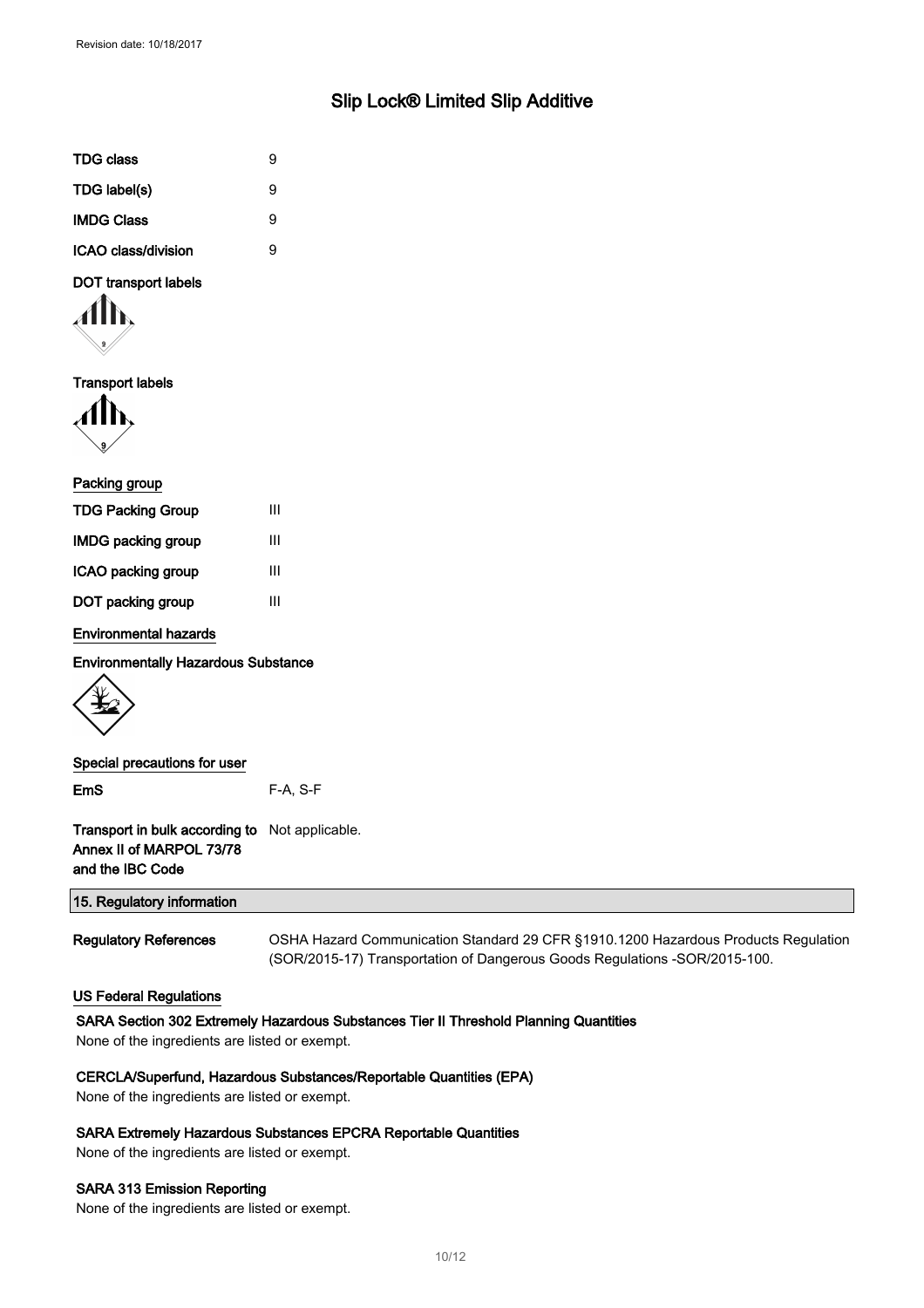CAA Accidental Release Prevention

None of the ingredients are listed or exempt.

#### SARA (311/312) Hazard Categories None of the ingredients are listed or exempt.

OSHA Highly Hazardous Chemicals

None of the ingredients are listed or exempt.

#### US State Regulations

California Proposition 65 Carcinogens and Reproductive Toxins None of the ingredients are listed or exempt.

#### California Air Toxics "Hot Spots" (A-I)

None of the ingredients are listed or exempt.

#### California Air Toxics "Hot Spots" (A-II)

None of the ingredients are listed or exempt.

#### California Directors List of Hazardous Substances

None of the ingredients are listed or exempt.

Massachusetts "Right To Know" List None of the ingredients are listed or exempt.

### Rhode Island "Right To Know" List

None of the ingredients are listed or exempt.

#### Minnesota "Right To Know" List

None of the ingredients are listed or exempt.

#### New Jersey "Right To Know" List

The following ingredients are listed or exempt:

#### Bis(2-ethylhexyl) hydrogen phosphate

### Pennsylvania "Right To Know" List

None of the ingredients are listed or exempt.

#### Inventories

Canada - DSL/NDSL All the ingredients are listed or exempt.

US - TSCA All the ingredients are listed or exempt.

### US - TSCA 12(b) Export Notification

None of the ingredients are listed or exempt.

16. Other information